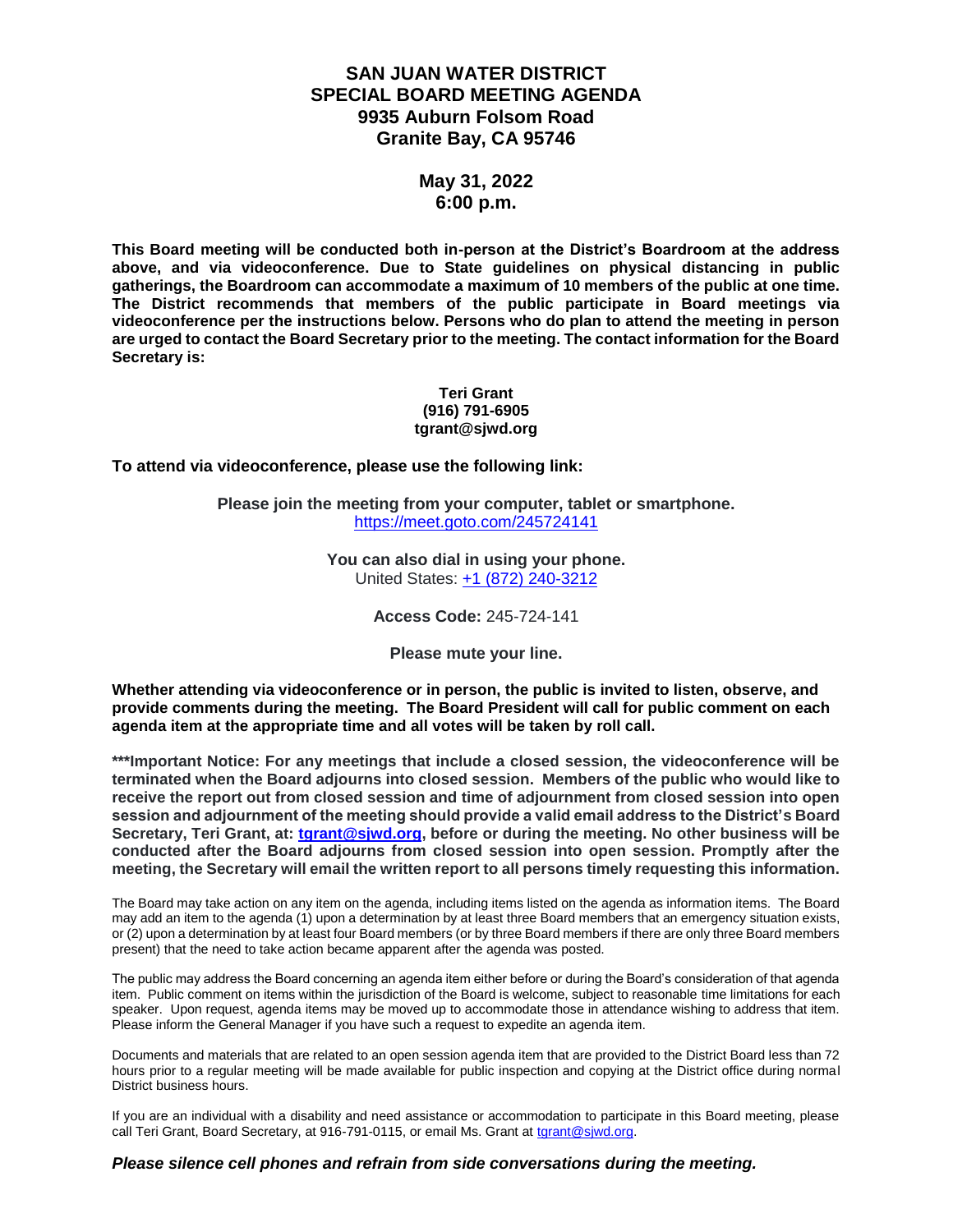## **I. ROLL CALL**

### **II. PRESENTATION**

1. Poster Contest Winners – President Ken Miller

#### **III. PUBLIC FORUM AND COMMENTS**

This is the opportunity for members of the public to comment on any item(s) that do not appear on the agenda. During the Public Forum, the Board may ask District staff for clarification, refer the matter to District staff or ask District staff to report back at a future meeting. The Board will not take action on any matter raised during the Public Forum, unless the Board first makes the determination to add the matter to the agenda.

#### **IV. CONSENT CALENDAR**

All items under the Consent Calendar are considered to be routine and will be approved by one motion. There will be no separate discussion of these items unless a member of the Board, Audience, or Staff request a specific item removed after the motion to approve the Consent Calendar.

#### 1. Determination of State of Emergency for Remote Meetings (W & R) *Recommendation: Declare making the Legally Required Findings to Authorize the Conduct of Remote "Telephonic" Meetings During the State of Emergency*

- 2. Minutes of the Board of Directors Special Meeting, April 27, 2022 (W & R) *Recommendation: Approve draft minutes*
- 3. Minutes of the Board of Directors Meeting, April 27, 2022 (W & R) *Recommendation: Approve draft minutes*
- 4. Treasurer's Report Quarter Ending March 31, 2022 (W & R) *Recommendation: Receive and File*
- 5. The Park at Granite Bay Development Project Pipeline Easement Grant to SJWD (R) *Recommendation: Adopt Resolution 22-11 accepting a dedicated waterline easement for a new pipeline installation to supply The Park at Granite Bay development project, and authorize staff to accept and process the documents from the property owner*

### **V. OLD BUSINESS**

1. 2022 Hydrology and Operations Update (W & R) *Discussion*

### **VI. NEW BUSINESS**

1. Compensation Study (W & R)

#### *Action: Review results of Compensation Study and select desired market position*

2. FY2022-23 Budget Assumptions (W & R) *Discussion: Receive presentation and discuss assumptions for the Fiscal Year 2022- 23 Budget*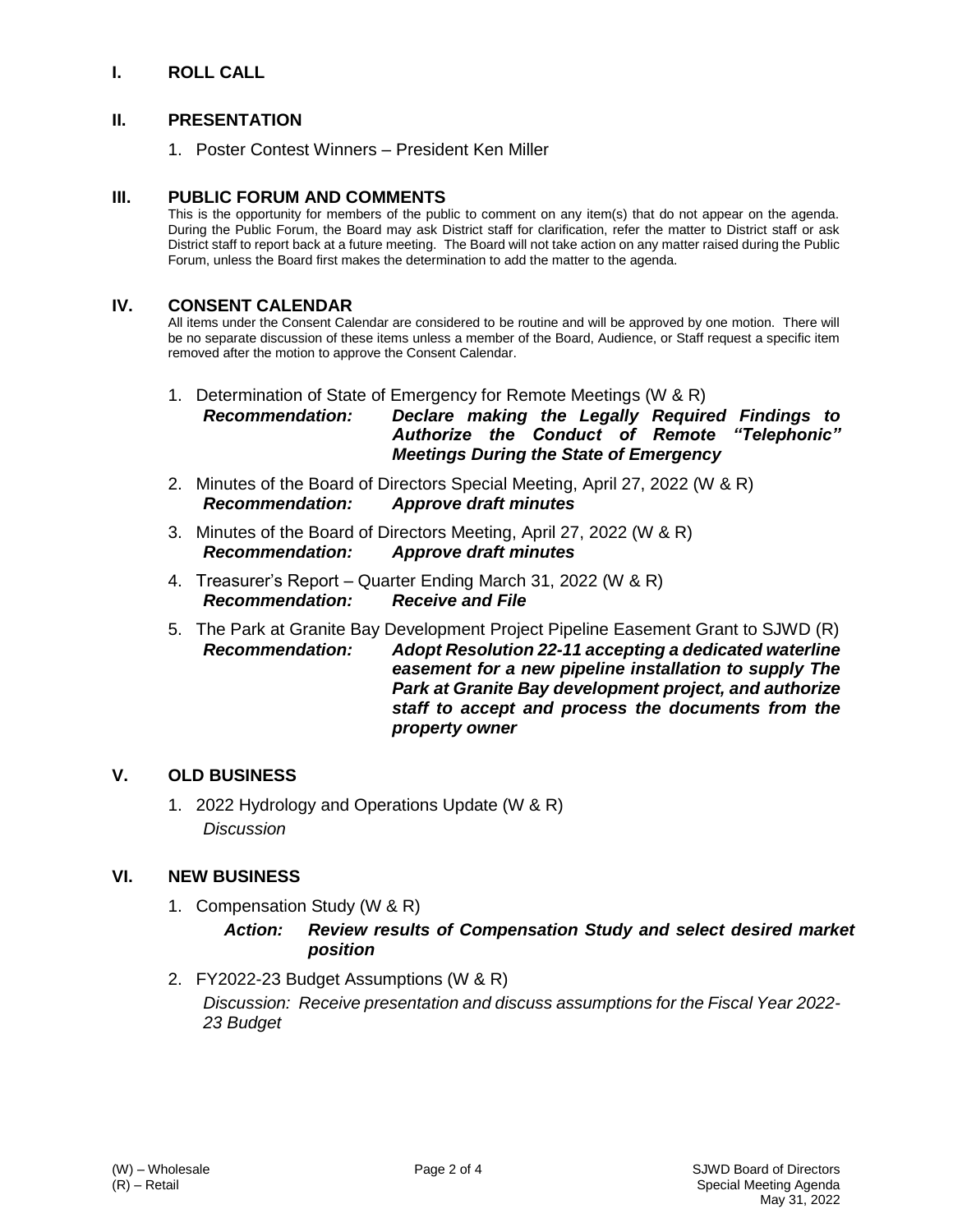- 3. 2022 Water Transfer (W)
	- *Discussion and Action*
		- *Action: Adopt Resolution 22-12 to approve the Negative Declaration for a 2022 Temporary Water Transfer of Pre-1914 Water Right water and to approve the 2022 Temporary Water Transfer (project)*
		- *Action: Authorize the General Manager to approve and execute all necessary agreements for a 2022 Temporary Water Transfer of Pre-1914 Water Rights water*
- 4. Public Health Goal Item (W) *Information Only*
- 5. Placer County Local Hazard Mitigation Plan (W)

### *Action: Adopt Resolution 22-13 to adopt the Placer County Local Hazard Mitigation Plan as written in the Resolution*

- 6. SGA/SCGA Merger Discussion (W) *Discussion*
- 7. Groundwater Sustainability Agencies (W) *Discussion and possible action*

# **VII. INFORMATION ITEMS**

- 1. General Manager's Report
	- 1.1 General Manager's Monthly Report (W & R) *Staff Report on District Operations*
	- 1.2 Miscellaneous District Issues and Correspondence
- 2. Director of Finance's Report
	- 2.1 Miscellaneous District Issues and Correspondence
- 3. Operations Manager's Report
	- 3.1 Miscellaneous District Issues and Correspondence
- 4. Engineering Services Manager's Report
	- 4.1 Miscellaneous District Issues and Correspondence
- 5. Legal Counsel's Report
	- 5.1 Legal Matters

# **VIII. DIRECTORS' REPORTS**

- 1. Sacramento Groundwater Authority (SGA) T. Costa
- 2. Regional Water Authority (RWA) D. Rich
- 3. Association of California Water Agencies (ACWA)
	- 3.1 ACWA P. Tobin
	- 3.2 Joint Powers Insurance Authority (JPIA) P. Tobin
	- 3.3 Energy Committee T. Costa
- 4. Central Valley Project (CVP) Water Association T. Costa
- 5. Other Reports, Correspondence, Comments, Ideas and Suggestions